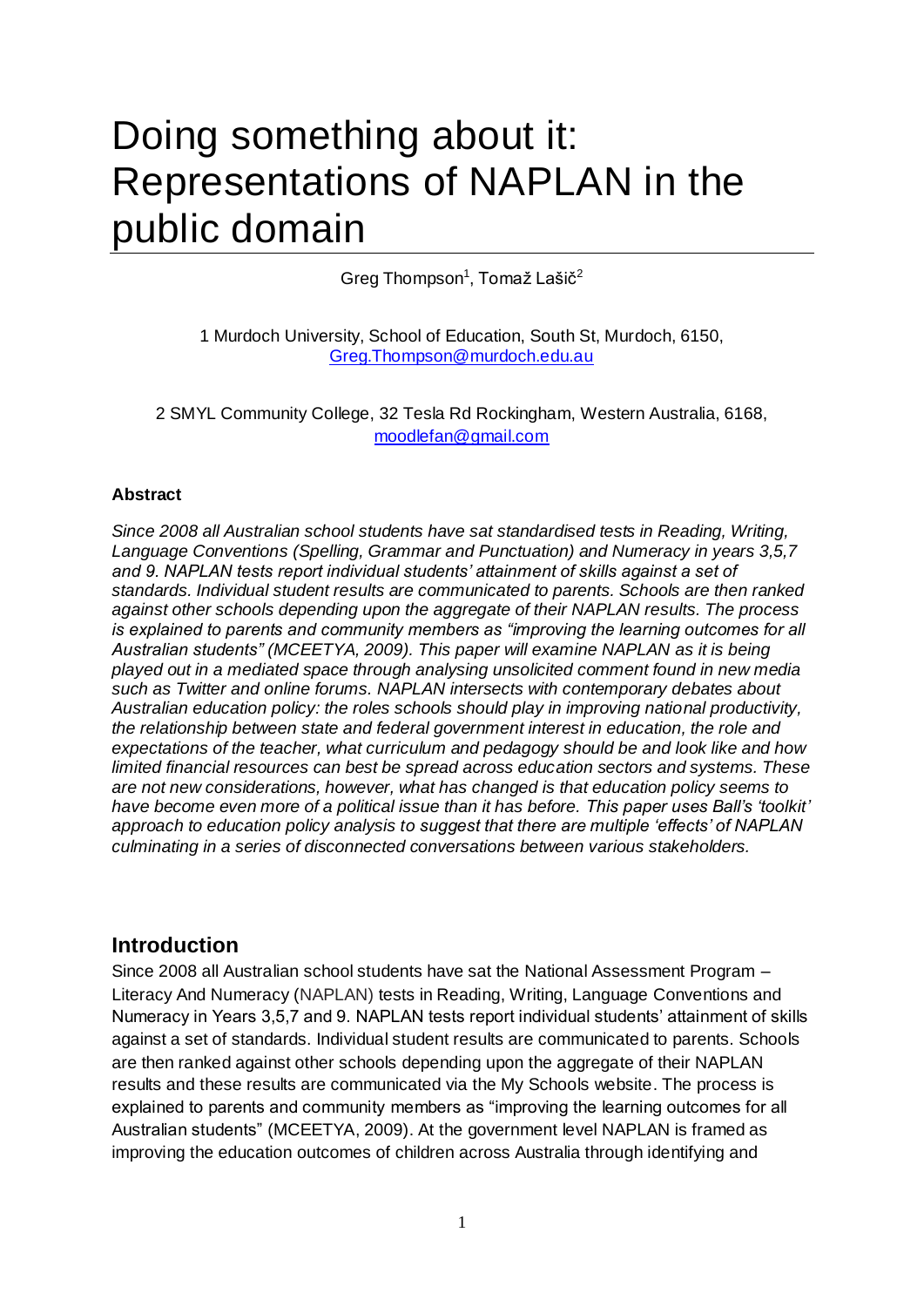supporting schools and teachers to make education more equitable for student diversity (McGaw, 2010).

Various stakeholder groups such as politicians, education bureaucrats, academics, parents, teachers and teachers unions have engaged in a very public series of commentaries through traditional media about the impacts of NAPLAN based on conjecture, anecdotal evidence, theory and 'spin'. One of the subjacent effects of the hyperactivism of education policy has been the increased "mediatization" of education policy. Utilising Bourdieu's theory of "crossfield effects" in journalism, Lingard and Rawolle argue that education policy is now so heavily ‗spun' that policy is ―being more directly framed by politicians (with advice from their political and media advisers) than by bureaucrats, policy makers, and educational professionals" (Lingard & Rawolle, 2004, p. 362). This mediatization can be found in "media constructions as *de facto* policy, policy as sound bite, media policy representations as deliberate political misrepresentations, and policy release as media release" (Lingard & Rawolle, 2004, p. 363). There is certainly a sense that NAPLAN, and in particular a narrow, commonsense of what education is and should do, has been forged through this process of mediatization. Looking at another policy issue, Hattam, Prosser and Brady argue: "Broadly speaking, neoliberal policy actors (and in our case the previous Australian Federal Government) are increasingly doing their policy work through selected parts of the media‖ (Hattam, Prosser, & Brady, 2009, p. 160).

Government press releases and speeches frame NAPLAN within notions of improving equity, accountability and outcomes (Gillard, 2008a). On the other hand media reports recount stories of teachers cheating on student tests, schools telling weaker students to stay at home for fear of dragging down their test results, and principals and teachers being told that their jobs depend on their NAPLAN achievements (Howells 2010, Harrison 2010, Barrett and Minus 2010). This paper argues that the multiple experiences and perspectives on NAPLAN, the "complexity and scope" mean that it is not appropriate to reduce these to a simplified and sensitised story that reduces policy to polarised opinions. Rather this paper aims to integrate some of the unconnected conversations, experiences and opinions of different voices multiply positioned in practical and idealised ways within the policy discourse of NAPLAN.

# **The Current State of Knowledge**

NAPLAN intersects with contemporary debates about Australian education policy: the roles schools should play in improving national productivity, the relationship between state and federal government interest in education, the role and expectations of the teacher, what curriculum and pedagogy should be and look like and how limited financial resources can best be spread across education sectors and systems. These are not new considerations, however, what has changed is that education policy seems to have become even more of a political issue than it has before. The Rudd/Gillard Labor government and its predecessor the Howard Liberal government have assumed greater control over education and education funding in an attempt to apply neoliberal thinking that sees education as a key factor in global and national economic concerns (Rizvi & Lingard, 2010). In 2008 the then Education Minister Julia Gillard outlined the Labor government's interest in education as "a major plank (…) which outlines a productivity and participation agenda that spans early childhood to adulthood‖ (Gillard, 2008b). The push for a national curriculum, the comparison of schools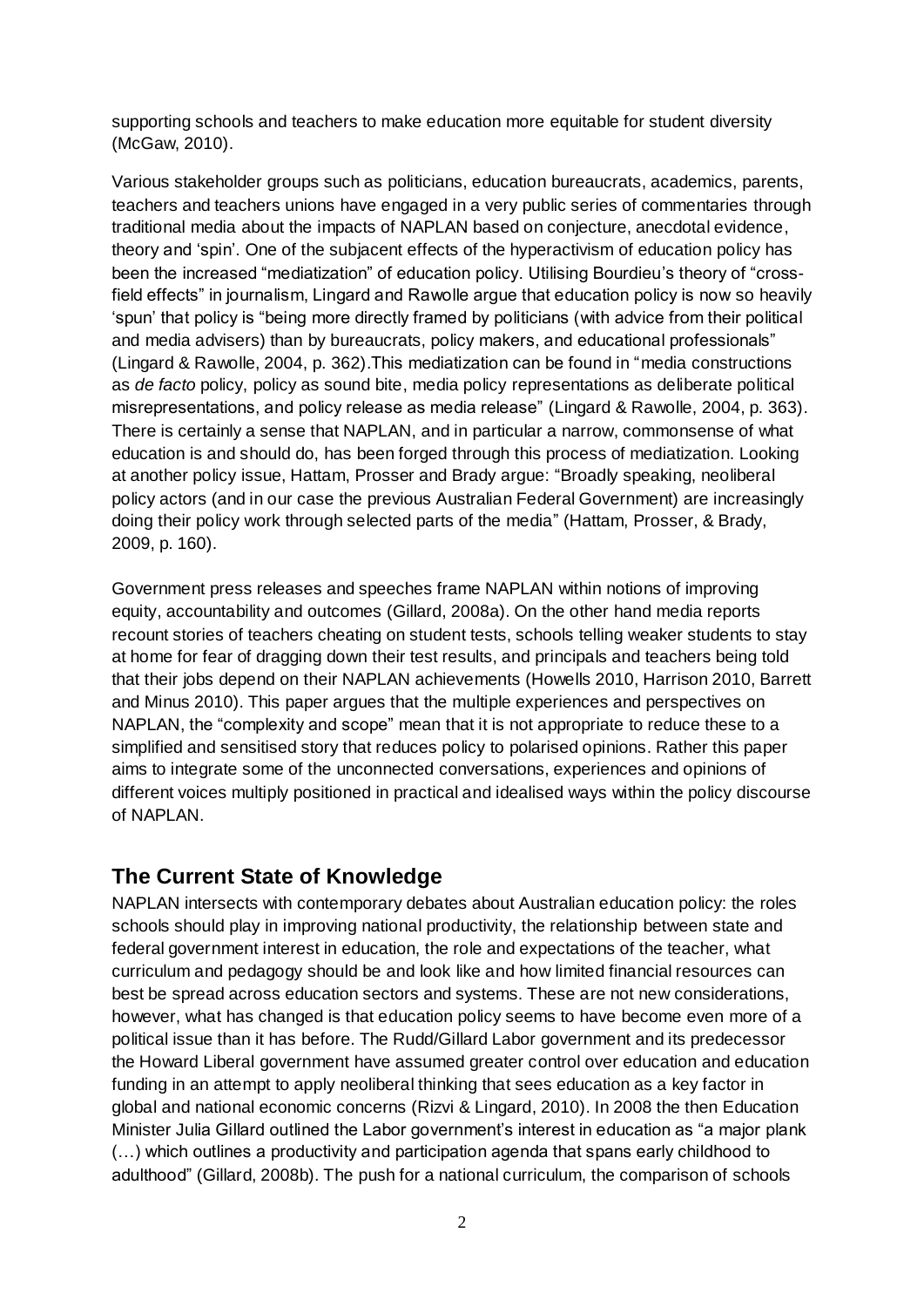via the My Schools Website, the support for performance pay for teachers, the implementation of Teach for Australia and the reviewing of funding arrangements for schools is framed within notions of improving productivity through access to the 'right kinds' of schooling.

Education policy and practice has become a highly significant political issue in most Western democracies (Hurch, 2008). It is part of the terrain of national interest in promoting economic growth and the belief that market forces, accountability, efficiency and individual choice are the best ways of achieving improved societal equity and good (Labarre, 2007). Educational outputs, as measured in terms of 'basic skills' such as literacy and numeracy have become seen as key markers of whether education will be able to produce the types of workers needed in a competitive globalised economy (Rizvi & Lingard, 2010). An apparent decline in the OECD's PISA rankings of Australian school student literacy and numeracy standards has resulted in Federal policy initiatives designed to improve these standards (McGaw, 2010). Chief amongst these is the nationwide NAPLAN testing conducted each year designed to provide data that can be used to improve equity and quality in all Australian schools (McGaw, 2010). Education policy matters. It shapes and informs the ways that schools undertake the business of education. Currently we are seeing education (and corresponding debates) become more significant in national and federal policy initiatives that are part of a wider shift to a more prominent role for the Federal Government in deciding the directions education should be taking (Reid, 2009). Ironically this has corresponded with a rise in the belief that market systems are the best regulators of increasingly complex and expensive education systems (Rizvi & Lingard, 2010). So we have a conflicted policy environment – on the one hand the hyperactivism of federal policy designed to ensure accountability, efficiency and quality of education systems to best meet economic imperatives (Dunleavy & O'Leary, 1987). On the other hand education policy has shifted from ideas of evidence-based policy that was so persuasive in the 1970s and 1980s (Rizvi & Lingard, 2010).

This policy approach has been controversial at all levels of the education world. Supporters suggest that it improves the accountability of schools and teachers, and is an appropriate mechanism for ensuring that teachers are implementing best practice to drive educational (and therefore economic) improvement through improvement in literacy and numeracy. Critics suggest that standardised testing is not a fair and accurate measurement of the breadth of educational objectives, and the transference of this data into virtual league tables via the My Schools website is an unproductive and dangerous practice. As well, critics argue that international experience of education policy that promotes high-stakes testing has not shown that it improves literacy and numeracy (Harlen, 2004).

I would also add a caveat to both of those positions. Schools are productive places, in that the processes, practices, curriculum and pedagogy that they deploy teach all people (such as students, teachers and principals) to know themselves in certain ways (Symes & Preston, 1997). Examining the effects of NAPLAN testing, with its powerful discourses concerning success, competition and accountability would seem to be a tool that could amplify some of the negative factors affecting teacher and principal work, and the relationships they maintain with each other and parents. From another perspective, the extra support and funding offered to schools could be a positive factor in enabling teachers and principals to better meet the demands of their job and to foster better relationships with students and parents. As well, the claim to transparency and accountability will most likely resonate with many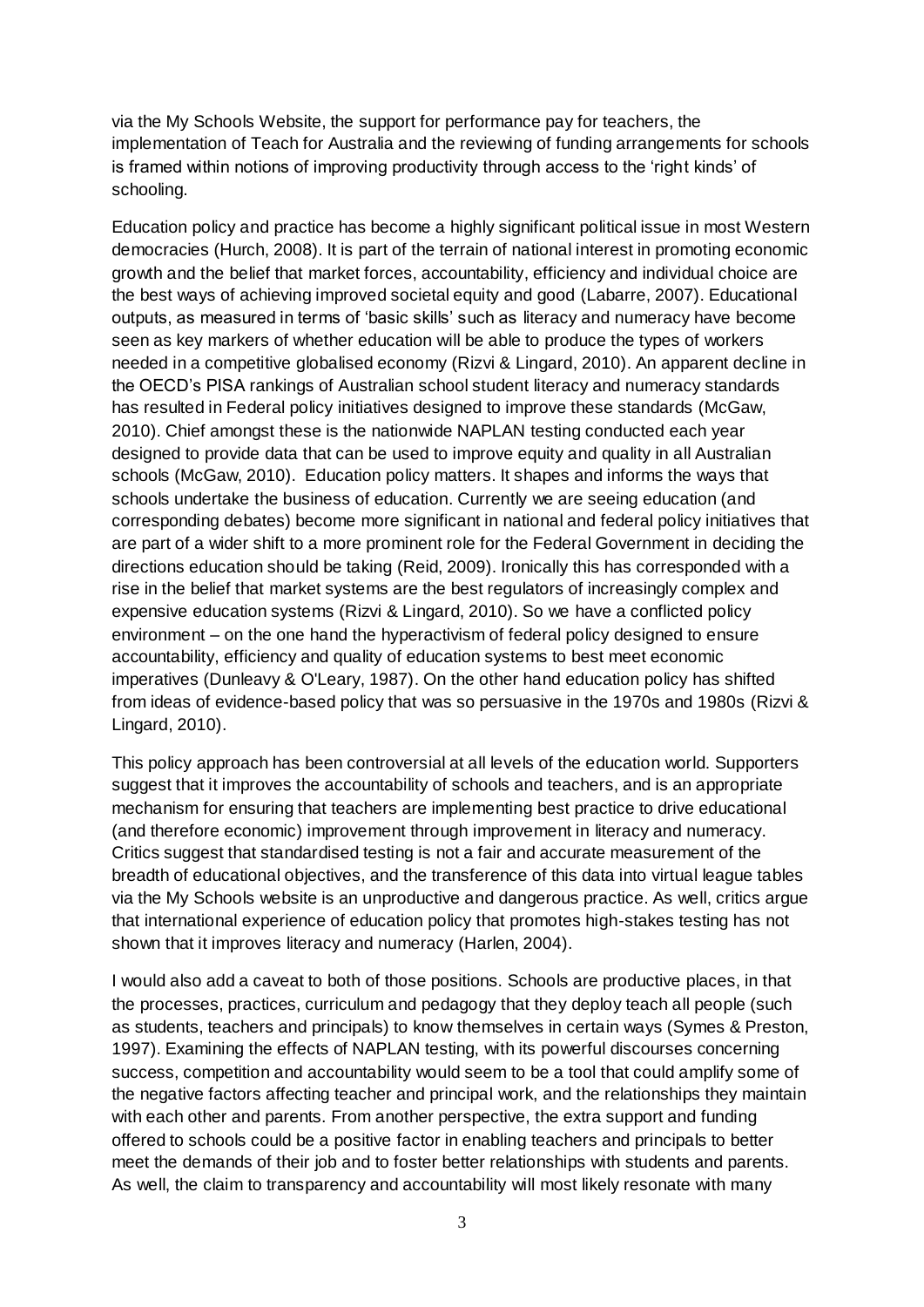parents. At the state level the implications for education systems of NAPLAN on teachers and teaching is significant within an environment in which Departments struggle to retain quality school teachers. Consider the following quote from Julia Gillard in 2008: "We would expect parents to have robust conversations with teachers and principals. This should put pressure on people" (Coorey, 2010). What kinds of professional selves and relationships are possible within this discursive production, and how well do they intersect with improving efficiency, equity and quality within Australia schools? We argue NAPLAN is neither a good thing nor a bad thing for education - it is a productive tool, and what it produces is certain kinds of subjectivities. The question that has hitherto failed to be addressed within the Australian context is whether the subjectivities produced through testing programmes such as NAPLAN are helpful in creating a citizenry best suited to contribute to the public or common good in the future. It is this question that will allow a more nuanced and useful critique of the value of high-stakes testing to the Australian society and indeed feed into wider articulations of the schooling that we see as central to that common good.

Stephen Ball has suggested that when looking at education policy it is not possible to choose a single theory that accounts for the "*complexity* and *scope* of policy analysis" (Ball, 1994, p. 14). Ball suggests that there is a strong tradition of looking at **policy as text**, **policy as discourse** or the **effects of policy** in local settings on those players within the policy game – often teachers, principals, students and parents (Ball, 1994). What is needed, he argues, is a ‗toolkit' approach to policy that allows us to view policy through a lens that connects the unconnected and partial conversations that we are currently having. If we consider NAPLAN it is possible to see three dominant disconnected conversations: that of policy-makers who are interested in quality and productivity, that of academics who often write about the failings of NAPLAN and similar policies from a theoretical perspective and that of the teachers, parents and students whose experiences appear to bear little relation to the idealised conversations found in the policy documents (See Figure 1).

**Policy as text** requires seeing policy as "both contested and changing" and to understand that its meaning is not defined. Rather it is a contested and negotiated space within which ‗actors' such as principals, teachers, bureaucrats, politicians and parents read and interpret the policy, decide whether it is good or bad, and strategically plan how best to use this policy to serve their and other's interests (Ball, 1994, p. 16). In the Australian context policy as text is the most conspicuous form of debate. Policy as text is the realm of the media, or more specifically of the mediated and mediatized conversation, of politician's press releases, of various lobby groups that have a vested interest in how the text is read (Hattam, Prosser, & Brady, 2009; Lingard & Rawolle, 2004). In all these instances it has its own spin, bias or agenda, but all of them share the idea that within the policy those of whom it speaks have some ability to act and/or enact the details of the policy. Policy as text creates an expectation that there is autonomy for the actors named and that there must be someone to blame or someone who is responsible. In terms of NAPLAN this can be seen in those opinions that see a ‗crisis' in education and attempt to apportion blame – variously blaming teachers, parents and/or students because as autonomous individuals declining education standards are a result of poor choices. NAPLAN as text is given over to simplified, concrete understanding of complex ideas such as equity and accountability: NAPLAN is equitable because everyone has to do it so it is a fair measure of teaching and learning in schools. There is also the idea that teachers are employees who do what they are told – they are enacting policy in the same way across Australia regardless of the micro-level differences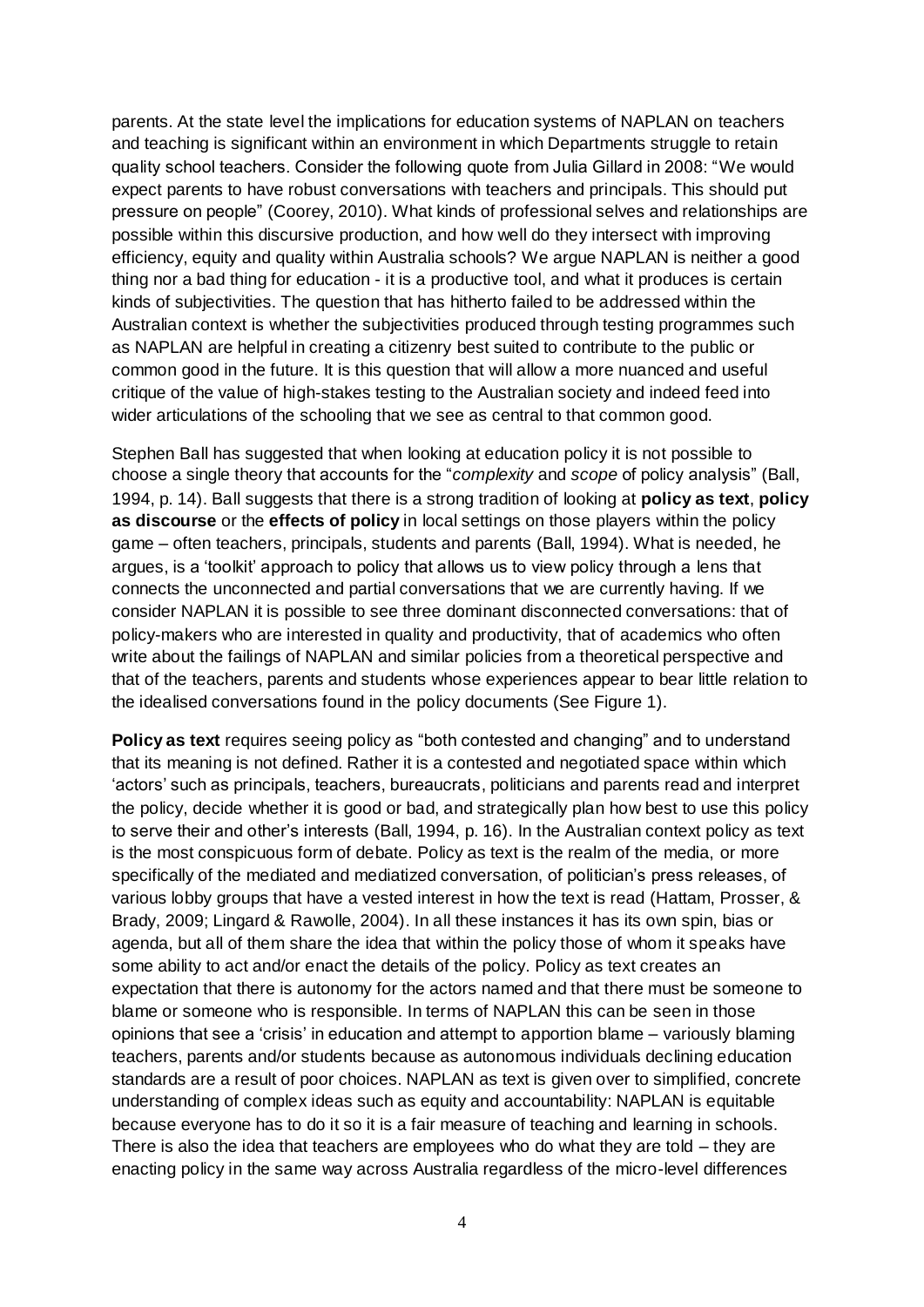schools and classrooms may experience. NAPLAN as text also encompasses the idea that the 'old days and old ways' were better and what is needed is a return to basics.

The other side of the NAPLAN debate being played out is that of **policy as discourse**. In this mode, NAPLAN is understood as a set of practices, statements and 'truths' (discourses) that privilege certain interpretations, values and expectations above others. Knowledge is not external to the institution – a rational, absolute, objective knowledge, but is created within the discourses of the institutions and its practices. The innumerable discourses at play within schools; accountability, professionalism, responsibility, learning, success, performance, equity to name a few, are significant because they produce the 'truths' within which the ‗actors' constitute their subjectivities. Critique of standardised testing is taken up by various academics to examine the rationalities of policy (Barksdale-Ladd & Thomas, 2000; McGregor, 2009). This critique has been extensively undertaken by various socially critical academics within university contexts. Their work lays bare the systems of power that construct teacher and student subjectivities in light of policy and practice.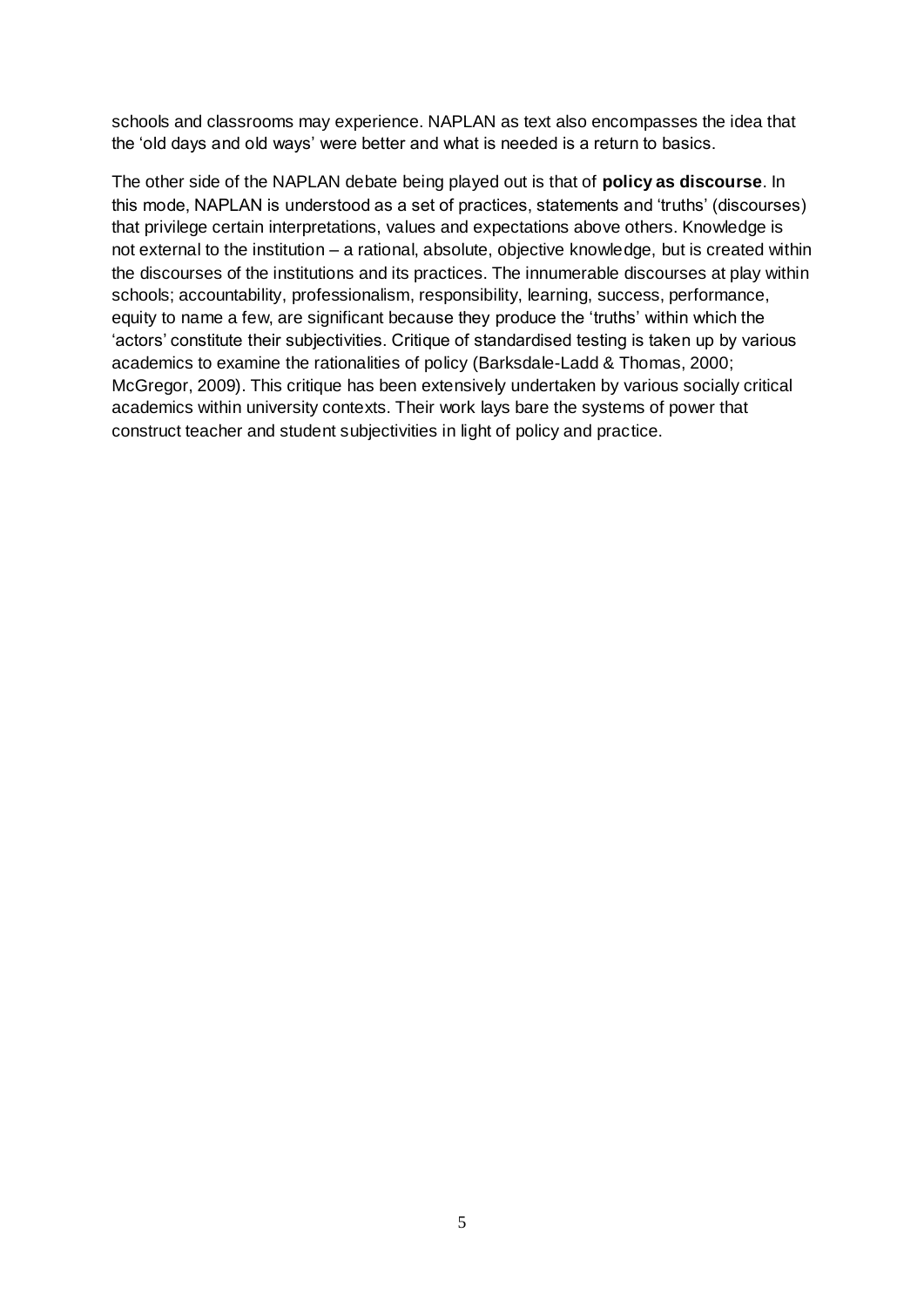

**Figure 1: A Policy Toolkit (Adapted from Ball, 1994)**

The third element of policy is that of **policy as effect**. Responses to policy vary in impact depending upon such things as context and the grounded experiences of the actors at the centre of the policy. For example, Reid suggests countries that have adopted and later discarded the high-stakes testing model of education reform found there were a number of unintended (and often unhelpful) results (Reid, 2009). These included the narrowing of the curriculum, schools becoming institutions that ‗hide' information and even manipulate data,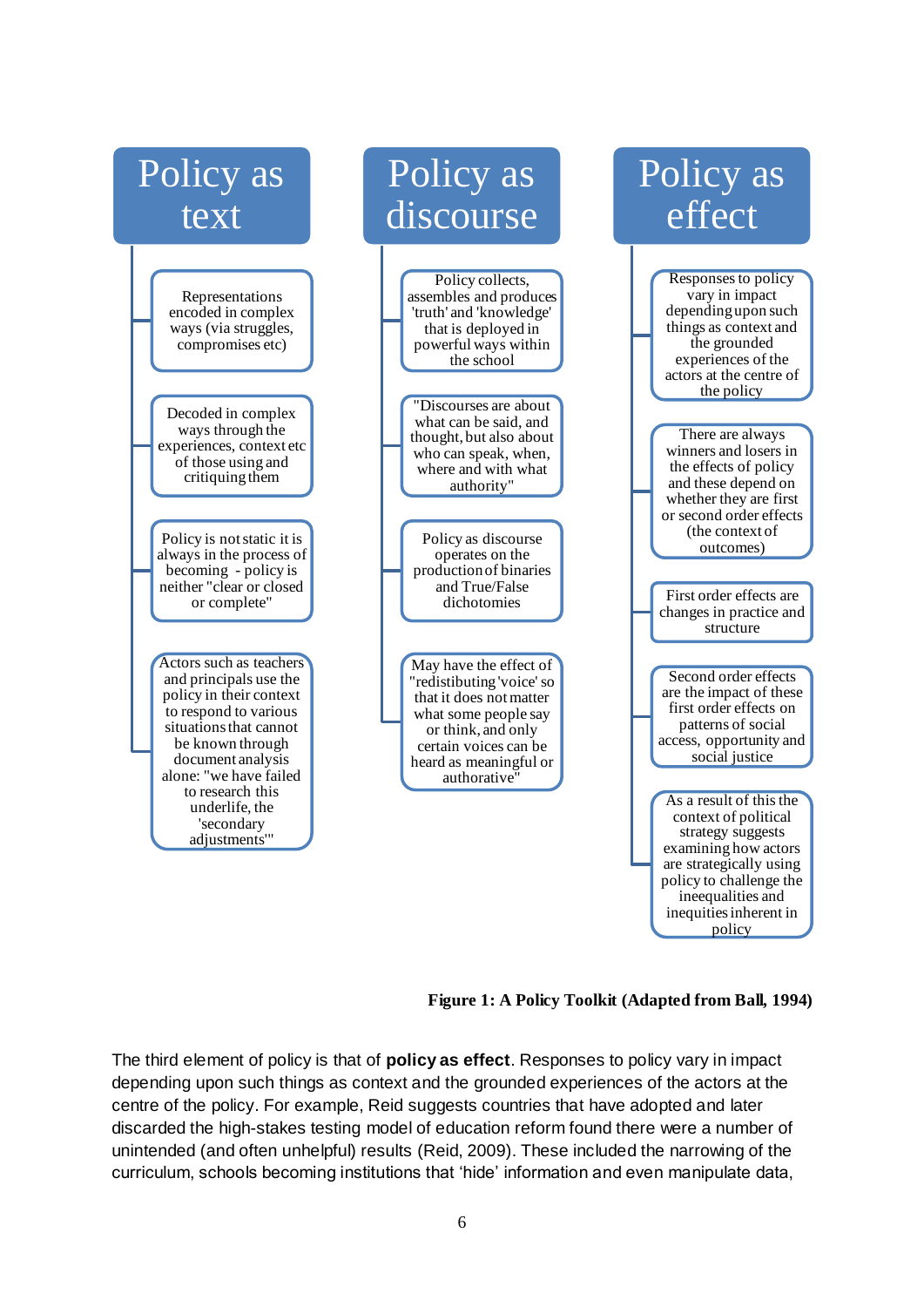schools focusing teaching intervention on a narrow band of students and that the tests only tell educators what they already know – that the results largely reflect the school's demographics (Reid, 2009, p. 11). Whilst bureaucracies debate the theoretical and ideological merits of policy, teachers and students are daily interpreting policy in subtle and dynamic ways. Decisions about policy may be made thousands of kilometres away from where they are implemented. Tools designed to improve equity may actually be counterproductive depending upon the implications that the stories each school has (Lumby, 2009). There are always winners and losers in the ways that policy is implemented and performed. For example Ball, reporting on the implementation of policy on schools, argues that there are first or second order effects (Ball, 1994, pp. 24-25). First order effects are changes in practice and structure, such as the ways that schools and classrooms have changed what is taught and how it is taught, and investigating how the roles of teachers and principals have changed – are there different pressures associated and/or has NAPLAN changed or altered relationships in the school? Second order effects are the impact of these first order effects on patterns of social access, opportunity and social justice. This paper attempts to nuance the NAPLAN debates by addressing the complexity and scope of the terrain through a preliminary examination of individual perceptions and experiences that communicate what is occurring at the micro-level in local sites. Certainly the aims of the current policy that gives rise to NAPLAN are persuasive. Improving quality and equity for all students are admirable objectives and deserve to be the focus of policy. However, whether high-stakes testing is useful in achieving these national priorities is another matter. International experience, largely in the US and UK, would seem to suggest that it is not and that it actually decreases important features of good educational practice such as lowering student self-esteem, promoting shallow and superficial learning, narrowing the curriculum, promoting student, teacher, parent and principal anxiety, harming the profession of teaching and widening the inequities found within (Lumby, 2009; Ball, 1994; Ball, 2008; Youdell, 2004; Burnard & White, 2008; Harlen, 2004). This means that a significant part of our work should be to also ask how is NAPLAN being played with and by whom? What strategies are being employed to maximise return within the performative education culture by teachers, students and parents? What changes of practice and structure have resulted from NAPLAN (first-order effects)? How have these changes of practice and structure above impacted on education as a vehicle for social justice? How has the role of the teacher, student, parent and/or principal changed? This paper is a first step at adding some of this information to the 'toolkit'.

# **Data Collection**

Accessing multiple perspectives of synchronous experiences can be a difficult challenge for all researchers. NAPLAN is mandated to occur at the same time (excusing time zone differences) on the same date across Australia. In any given year there are literally hundreds of thousands of students, parents, teachers and interested stakeholders who have something to say about their experiences and perspectives. One of our concerns as outlined above was that many of the voices at the micro-level were not really being heard in the policy debate. Another of our concerns was that schools and schooling look differently when viewed from different perspectives – the gaze of the Federal Minister would most likely be completely alien to that of a school student. To counter this we decided to seize on nontraditional forms of media such as Twitter posts, online news articles and public posts/responses to the online articles.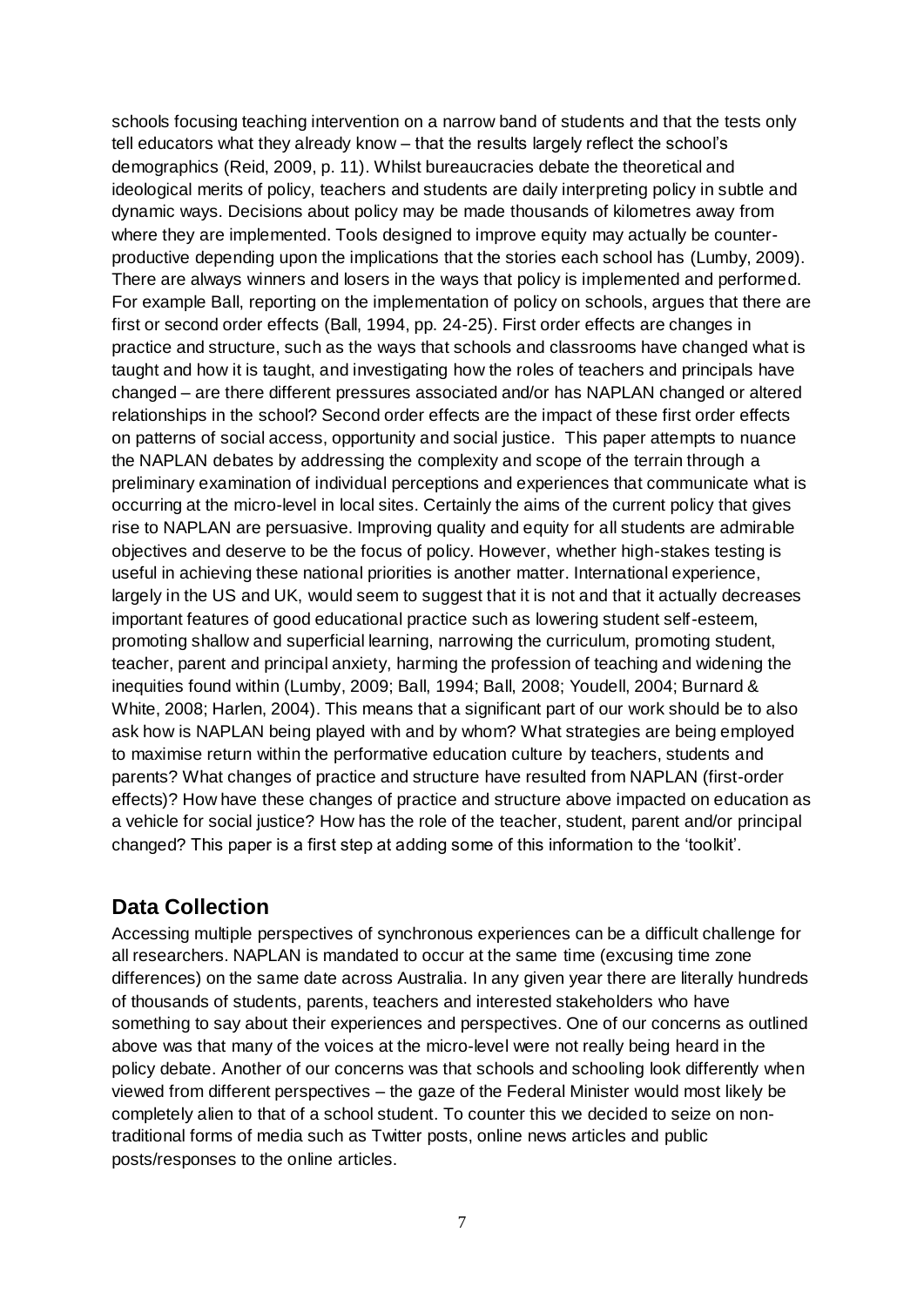The online articles were collected from mainstream Australian newspapers between the  $2<sup>nd</sup>$ and the  $17<sup>th</sup>$  May 2011. There were 22 articles collected. These articles were coded to see whether the conversations being prioritised through the online articles described NAPLAN as text, discourse or effect. A significant feature of the online article is the ability for the public to post comments on the story. These have been included to give further data on how NAPLAN is being discussed and experienced within the public domain. The second data source was tweets that mentioned NAPLAN.

Twitter is a microblogging service which allows registered users to publicly post short updates or 'tweets' of no more than 140 characters. Twitter, currently the 9th most accessed internet site in the world, is one of the three most popular social media platforms in the world next to Facebook and YouTube (Alexa, 2011). It has an estimated 160 million users worldwide reaching 12.4% of population. In Australia it has been estimated that there are 1.9 million users reaching 11% of population (Google Analytics - AdPlanner, 2011). The 2010 demographic for users in Australia looks like the following:





Non-traditional media such as online posts and Twitter are characterised by the ability of people to publicly post and reply to events and/or texts. By using this information we were able to access previously unutilised perspectives and stories. However, we were unprepared for the sheer scale of public comment. Volume charts generated by Google Realtime indicate that during the period from  $8<sup>th</sup>$  - 13<sup>th</sup> May 2011 there were over 3000 tweets mentioning the word 'naplan' (Google Realtime, 2011). After seeing the volume of tweets, we limited the tweets collected to May  $9<sup>th</sup>$  the day before NAPLAN, May 10<sup>th</sup> the first day of NAPLAN, and May  $13<sup>th</sup>$  the day after NAPLAN. Those three days had the highest volume of tweets in the week in which NAPLAN was conducted. Together, they accounted for approximately 2000 or two thirds of the tweets mentioning NAPLAN within the mentioned annual peak. From the week  $9<sup>th</sup>$  to the 13<sup>th</sup> May NAPLAN generated so many tweets that it 'trended' worldwide on Twitter across the world<sup>i</sup>. Further, within these three days we identified three daily volume peaks, all following a similar pattern: morning - midday/early afternoon - late afternoon/early evening. These tweets were coded as follows: as text, as discourse, as effect and as indeterminate<sup>ii</sup>.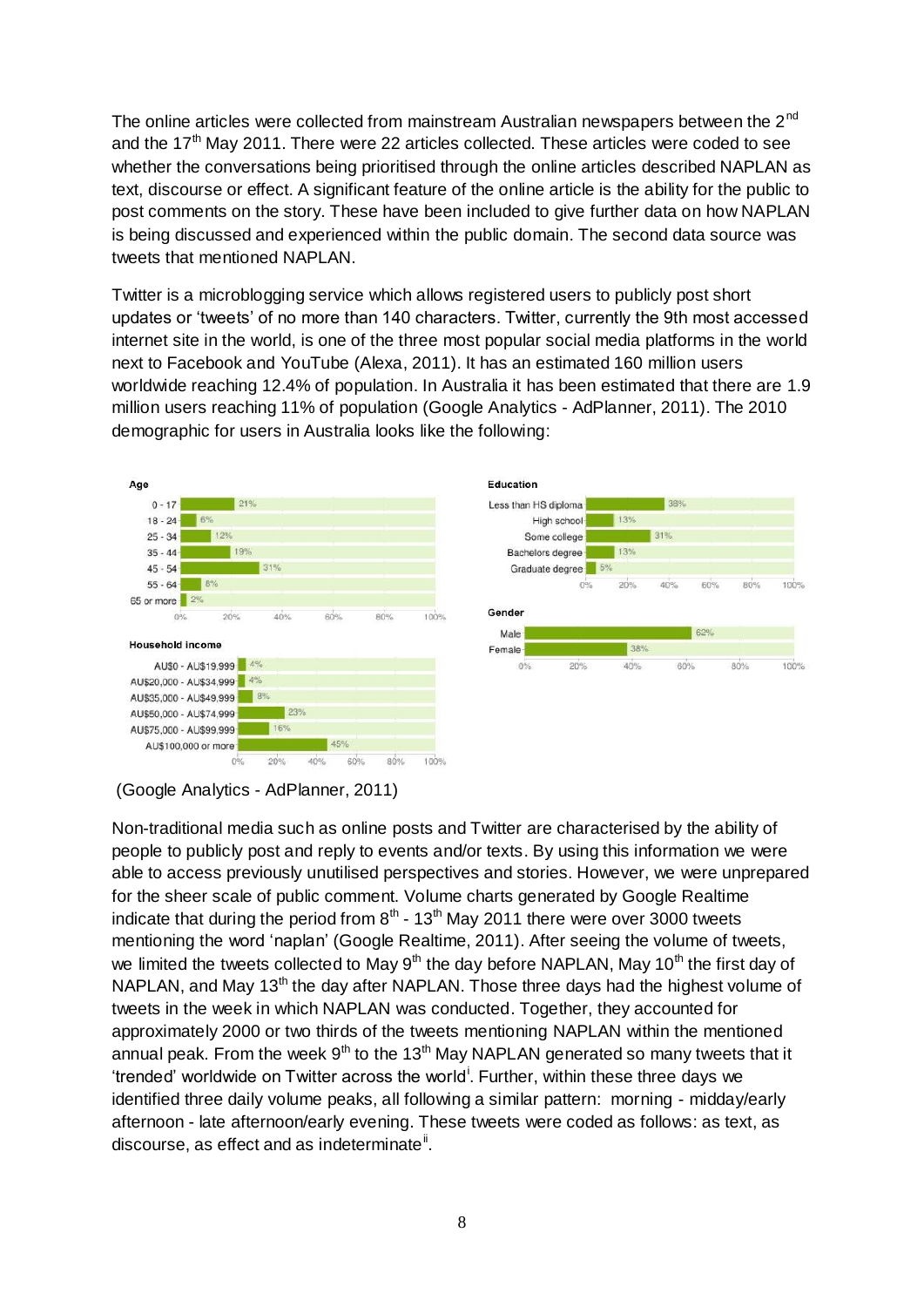# **Results**

The Results are split into two related yet distinct sections. The first of these deals with the online newspaper articles and the subsequent public comments section. The second of these is tweets down loaded as specific times during the week in which NAPLAN was held in 2011. For both of these sections the results were coded as one of four possible representations of NAPLAN: as text, as discourse, as effect and as indeterminate. The results of this coding have been collated into a table where the frequency and a summary of main conversation points may be made. Following each of these tables is a brief contextualisation of some of the main points being made via these online forums.

#### **Online Newspaper Articles and Comments**

| Text (21 Articles)                                                                                                                                                                                                                                                                                                                                                                                                                                                               | Discourse (0 Articles)     |
|----------------------------------------------------------------------------------------------------------------------------------------------------------------------------------------------------------------------------------------------------------------------------------------------------------------------------------------------------------------------------------------------------------------------------------------------------------------------------------|----------------------------|
| Teachers should be held to<br>account for their NAPLAN scores<br>NAPLAN promotes transparency<br>$\bullet$<br>Literacy and numeracy are easily<br>٠<br>understood and defined<br>Schools need to get back to<br>٠<br>basics – literacy and numeracy<br>like the old days<br>NAPLAN is a diagnostic tool<br>NAPLAN provides information<br>$\bullet$<br>about whether a school is<br>teaching effectively<br>NAPLAN prepares young people<br>$\bullet$<br>for a competitive world |                            |
| Effect (6 Articles)<br>Schools are using NAPLAN<br>results as part of their admission<br>process<br>School curriculum is becoming<br>$\bullet$<br>'dumbed down' as a result of the<br>narrowing to teach to the test<br>Schools are asking weaker<br>students to stay home so as to not<br>bring the average down<br>High number of incidents of<br>teachers assisting cheating in<br>2010                                                                                       | Indeterminate (0 Articles) |

# **Figure 2: Table Summary of Online Articles**<sup>iii</sup>

The online articles published from major newspapers in Australia represented a set of conversations where NAPLAN was predominantly represented as **text**. One of the reasons for this may be the prominence of politicians and policy makers quoted in the news stories. For example, the Federal Education Minister Peter Garret commented: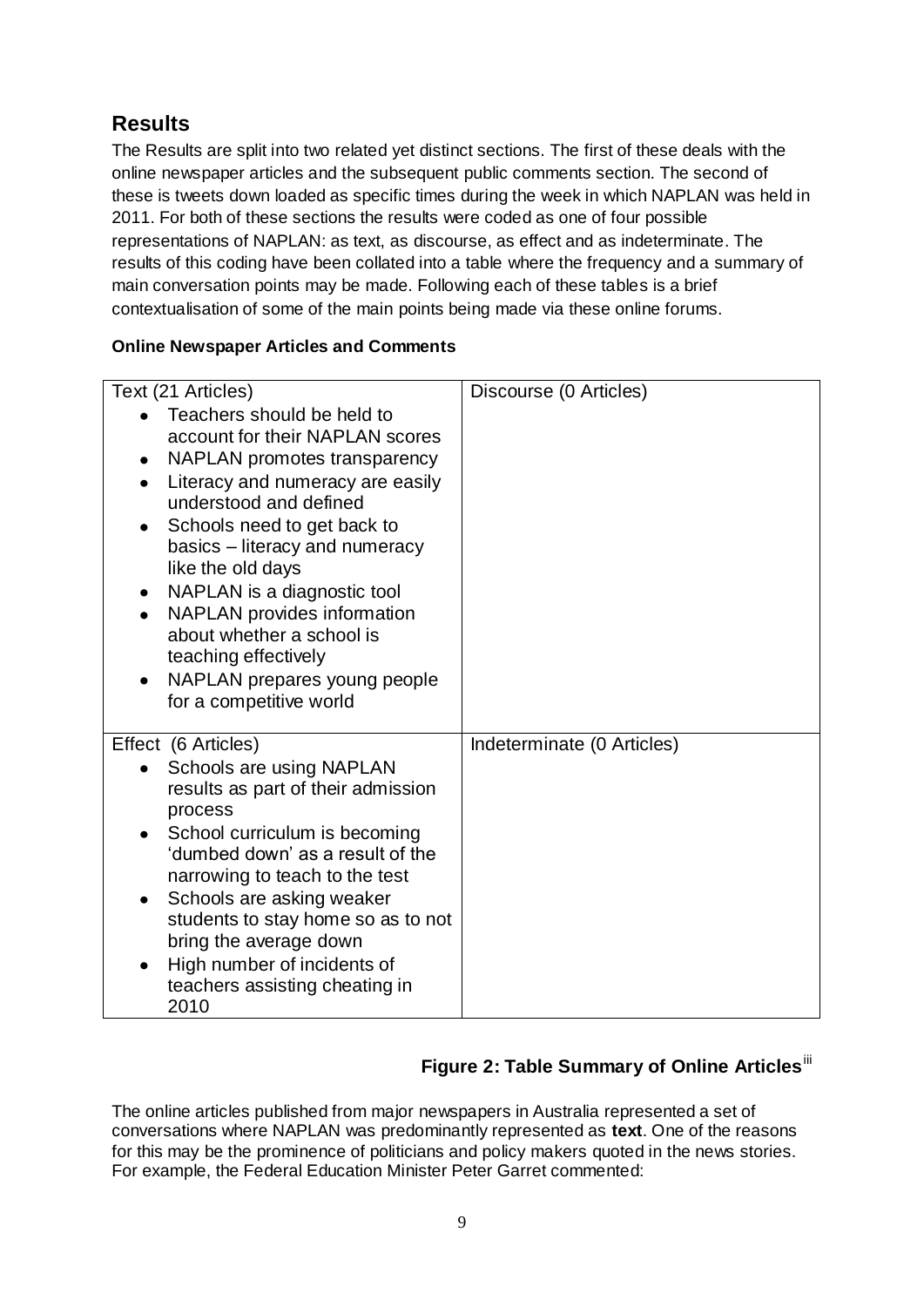―NAPLAN is critical to a transparent education system that allows students, teachers, schools and parents to use the results to acknowledge achievements and identify areas for improvement - literacy and numeracy are the benchmarks to a good education." Mr Garrett said the NAPLAN test will be critical towards the government's education reform agenda, a move he said is "ensuring that every kid has access to a great education" (Chilcott, 2011).

This quote demonstrates the seductiveness of NAPLAN as text in the media world of the politician. Key ideas such as transparency, literacy, numeracy are simplistically explained in positive and commonsense ways. There is an assumption that this certain and assured conceptualisation of NAPLAN will resonate with the reader and promote the ‗rightness' of the policy. One of the key themes running through NAPLAN as text lies in the iteration that it is about 'basic' literacy and numeracy, and this should be the core business of schools (but that somewhere they have taken a wrong turn and stopped focusing on these). This image is further supported by key policy makers who take a macro-level view of education and link it to admirable national objectives such as employment and improved standards of living:

Professor Geoff Masters, said proficiency in basic literacy and numeracy was fundamental to the future of school children. ``We know there is still quite a significant proportion of young people who get to the age of 15 and still have inadequate levels of literacy and numeracy. Those who don't have these basic skills struggle in the rest of the school curriculum. They are also less likely to finish high school. And if you follow them beyond their school years you'll find they are less likely to be employed and they generally have much lower levels of income" (Dillon, 2011b).

Within these conceptualisations NAPLAN becomes a vehicle for bringing about admirable objectives such as improving life chances and promoting social equity through education. At its root is a binarisation of the debate – a conceptualisation of education into good/bad, right/wrong that privilege an earlier, better time when education was good and that now it is not. An example of this is a comment left by Jim of Penfield: "If they learn in school that they have to compete it will help them in life. As a student I was tested during & at end of year & if I did not pass I repeated that year. This prepared me for life" Jim of Penfield (Harvy, 2011). This understanding has been extremely persuasive to many as it speaks of an education form and style that they understand and find comforting. A public comment by Carmel of Melbourne on one of the stories framed it this way:

What is so wrong in finding out whether or not the school your child is attending is teaching effectively? How else do you measure that other than seeing if the school is above or below the national average? Your child's individual ability is tested all the time, but how do you know whether they are being taught effectively and being taught useful things? And guess what parents, your children will be pitted against their peers for their entire lives, they're not all special and unique snowflakes. In their careers not everyone gets an encouragement award, there are winners and losers and by treating them all as special YOU are doing them a disservice and ill-preparing them for life (Harvy, 2011).

Less prevalent, but still visible in these articles was various conceptualisations of NAPLAN as **effect**. Newspaper stories often led with a quote from a politician or policy-maker representing NAPLAN as text, but occasionally followed this up with an alternate view of some of the effects of NAPLAN. These reports, however, tended to sensationalise NAPLAN as effect, focusing on extreme experiences of NAPLAN such as schools asking students with Special Needs to stay home, teachers cheating on tests in 2010, schools using NAPLAN results as a selection criteria, narrowing the curriculum and schools neglecting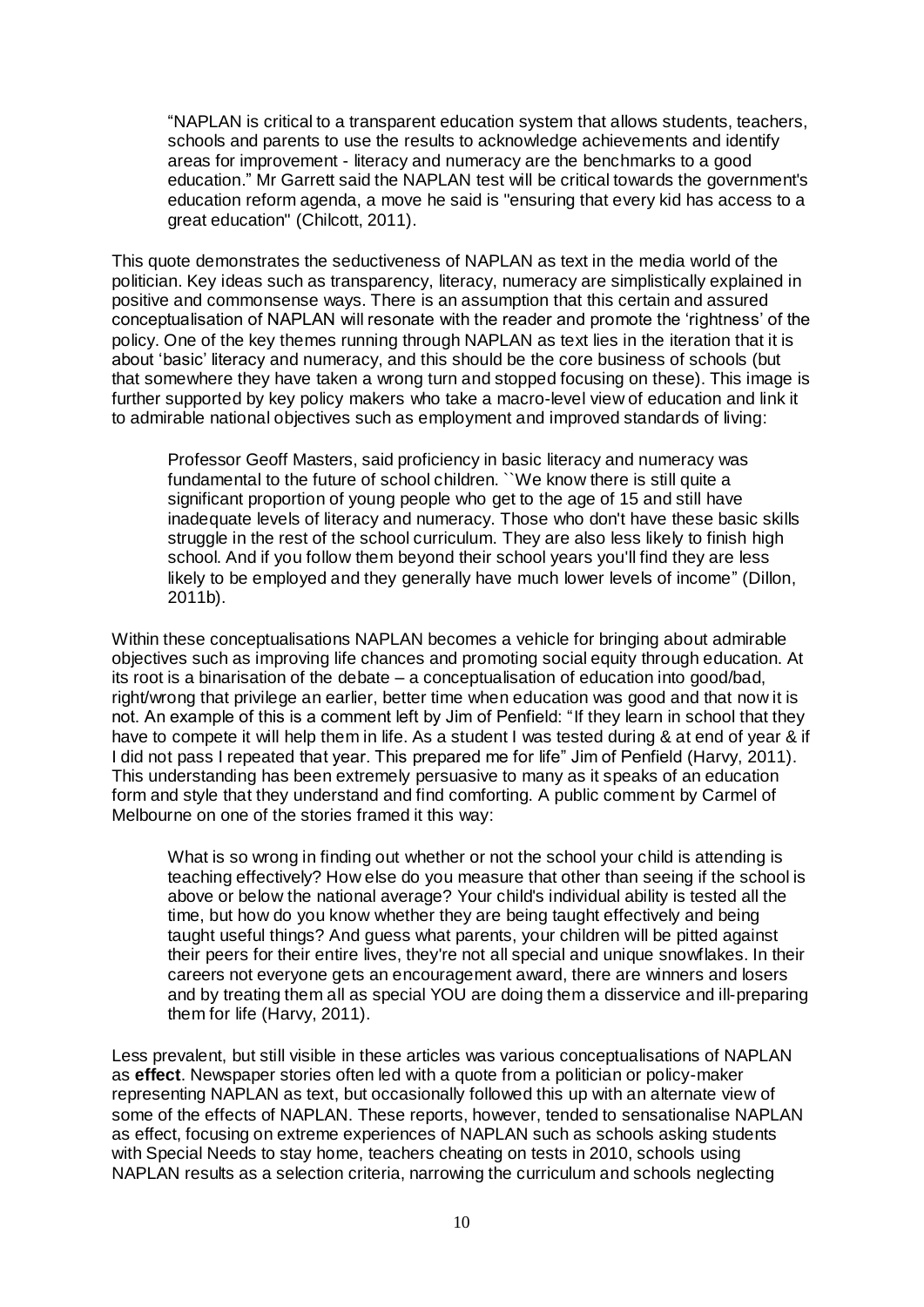subjects not seen as significant for NAPLAN such as HPE, Science and History (Dillon, 2011b; Barry, 2011; Dillon, 2011a). Missing from the debate entirely in these online articles was engagement with NAPLAN as **discourse**, or a sense that education was a more complex policy area than is commonly understood. The significance of this lack of traction in the public domain is significant for the academy and representations of NAPLAN as well. It is one of the ways that the debate has been compartmentalised so that conversation that are being had are largely unconnected – the current approach will never be able to account for the complexity and scope.

#### **Twitter Comments**

| Text (14 tweets)                                                                                                                                                                                                                                                                                                                                                                            | Discourse (2 tweets)                                                                                                                                                                                |
|---------------------------------------------------------------------------------------------------------------------------------------------------------------------------------------------------------------------------------------------------------------------------------------------------------------------------------------------------------------------------------------------|-----------------------------------------------------------------------------------------------------------------------------------------------------------------------------------------------------|
| Keeping teachers accountable                                                                                                                                                                                                                                                                                                                                                                | Measuring effective teaching                                                                                                                                                                        |
| Measuring student achievement                                                                                                                                                                                                                                                                                                                                                               | $\bullet$                                                                                                                                                                                           |
| ٠                                                                                                                                                                                                                                                                                                                                                                                           | The impact of SES on test scores                                                                                                                                                                    |
| Making the process of education                                                                                                                                                                                                                                                                                                                                                             | ٠                                                                                                                                                                                                   |
| transparent                                                                                                                                                                                                                                                                                                                                                                                 | The meritocracy                                                                                                                                                                                     |
| Teachers as technicians                                                                                                                                                                                                                                                                                                                                                                     | ٠                                                                                                                                                                                                   |
| Effect (90 tweets)<br>Curriculum/pedagogy comment<br>Students suggesting NAPLAN has<br>$\bullet$<br>changed their school experience<br>Parents discussing anxiety etc<br>٠<br>Students looking forward to the tests<br>Not getting test info back in time for it<br>to be diagnostic<br>Schools asking students to stay<br>home<br>Cheating in NAPLAN<br>Parents letting students stay home | Indeterminate (267 tweets)<br>Questions<br>Good luck/Best wishes<br>Students generally 'griping' about<br>tests<br>Comments on how easy/hard it was<br>٠<br>References to other tweets<br>$\bullet$ |

### **Fig 3: Table Summary of Tweets**

By far the biggest groups of responses were coded as **indeterminate**. Due to the nature of the medium, many tweets that referenced NAPLAN were phrased as questions or were previous comments passed on. Some of the tweets that mentioned NAPLAN seemed quite tangential to the testing itself, focusing more on celebrities such as Justin Bieber rather than experiences/opinions on NAPLAN itself. As well, given the media interest in NAPLAN, there were many tweets from TV and Radio news and current affairs program asking for responses from teachers, students and parents. More than half of the indeterminate tweets were from parents, students and politicians wishing those sitting NAPLAN good luck (yes, there was a tweet from the Federal Education Minister Peter Garrett).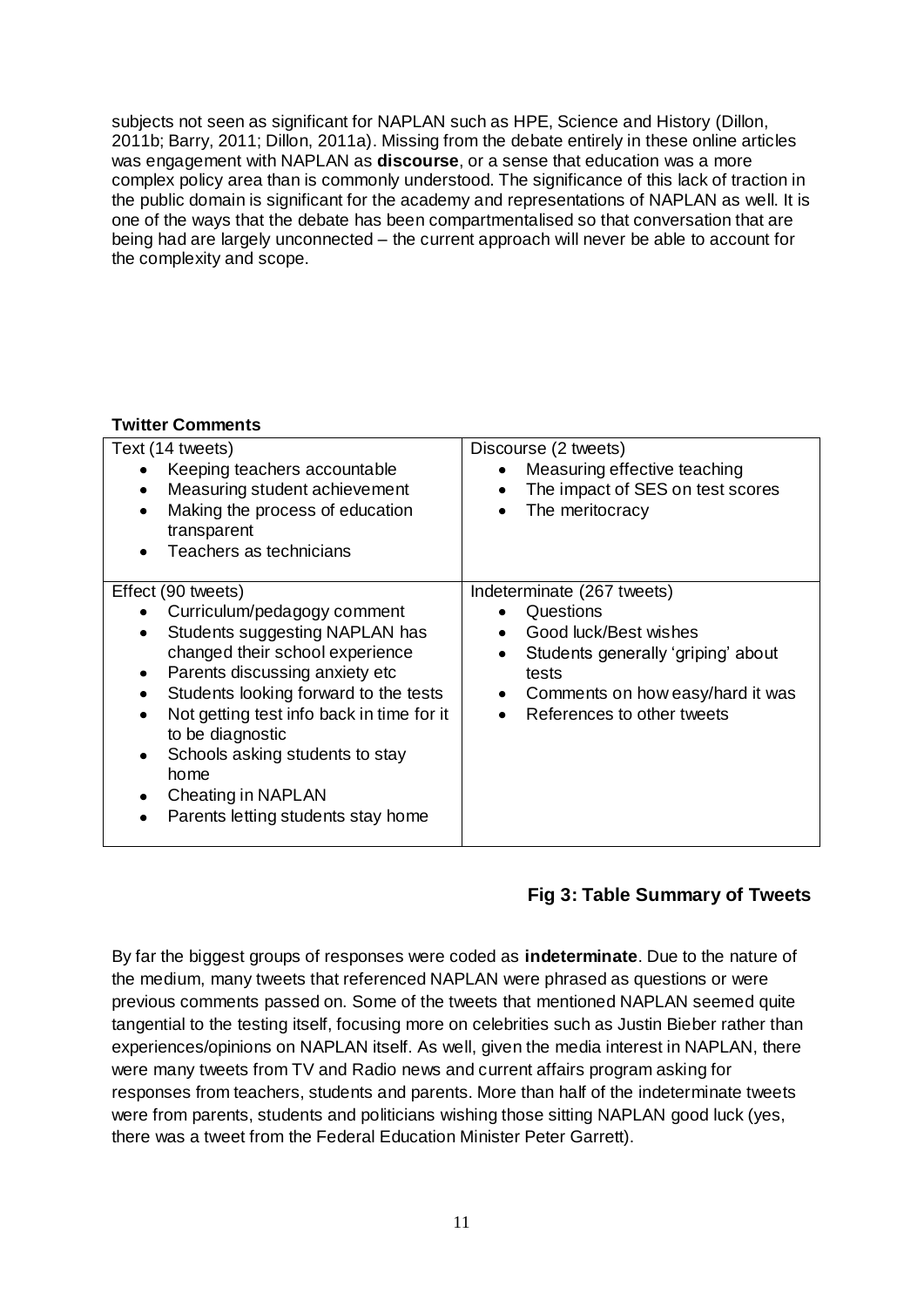The next biggest category was that of NAPLAN as **effect**. These were largely given over to parents, teachers and students expressing their opinions and experiences of NAPLAN. The vast majority of these were negative, particularly parent comments about student anxiety and concerns about how NAPLAN was impacting on he curriculum and teaching practice of individual classrooms. One parent commented:

Over NAPLAN ridiculous the amount of time teaching to tests. Not a good diagnostic tool & parents think it's accurate coz of a website.

Another parent commented:

Said to the kids to have a good day Mr 11 says "I'll try, but it's hard when you have 2 naplan test your hopeless at." Now I feel bad.

Another significant theme that occurred throughout the tweets was that of NAPLAN forcing young students to engage with competitive and differentiating education systems and practices too early.

I asked son if he wanted his cartoons on - no he said it's #naplan day I need to focus... Grow up too quick these days stupid naplan!!

Another parent commented:

#NAPLAN time for Harriet tomorrow, from there her fate will be decided I guess...

One of the common effects commented on by parents was that of the stress associated with undertaking NAPLAN with a subsequent loss of enjoyment in school, a perceived lack or motivation and heightened anxiety. One parent commented about hearing an upset child being consoled at the end of the school day:

Overheard a mother trying to calm her child down after they thought they did bad in the #Naplan.

For teachers, the general consensus on Twitter was that while they were not opposed to the idea of the tests, they were opposed to the way that the information was being used. A common gripe was that test results were received too late in the year for it to be of any use in helping a child's learning. Another common negative was that because the stakes were perceived to be so high, some schools were spending so much time preparing students for the test that many important elements of learning were being ignored. Teachers commented:

NAPLAN is over, I can get back to teaching not training again…

Over NAPLAN ridiculous the amount of time teaching to the tests. Not a good diagnostic tool & parents think this it's accurate coz of a website.

There were another suite of effects that were commented on such as Year 7 students joining online NAPLAN study groups, parents buying students NAPLAN preparation packs and books, enrolling their children in NAPLAN help classes. Some teachers and schools enacted strategies to best prepare students for a gruelling week:

Well done 'Naplaners' on a fantastic effort & attitude today! Rest tonight and don't forget our Naplan breakfast @ 8am to fight the fuzzies!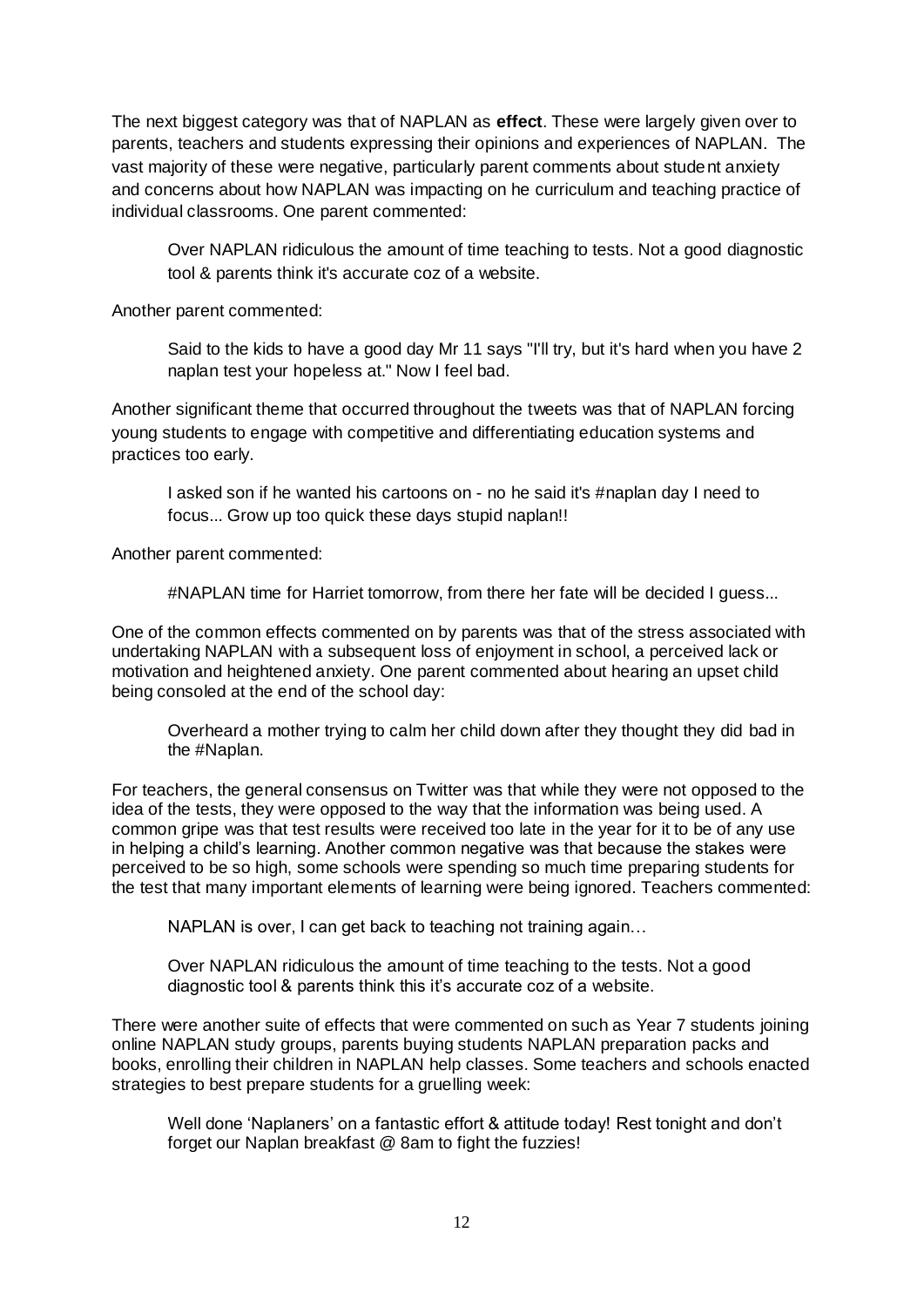One of the most contentious strategies being deployed by schools reported on Twitter was the tactic of asking weaker students to stay home. One teacher commented:

We had one student exempted from sitting the NAPLAN today. Hearing that another school told a dozen+ kids not to attended = flawed testing!

Another teacher commented:

All my students sat the NAPLAN test today… I can't believe the amount of schools telling students not to attend.

Students tended to tweet that they were nervous and not looking forward to NAPLAN and/or questioned its relevance.

Oh how I love NAPLAN. not :\ on Thursday I have maths, maths, maths and then workshop. whoo. haha why do we have to go to school? TELL MEEEE

oh jesus… NAPLAN tomorrow… GOD HELP ME THROUGH THIS!

There were also tweets after the testing were students felt that they had failed and felt that they were ‗stupid' or ‗dumb'. As well there were a number of tweets from students who for whatever reason had decided not to engage with the testing:

Stupid naplan I guessed most of the answers ahaha imma fail

NAPLAN was such a waste of my time.==I fell asleep LOL.

What was up with naplan? All we did was colour in bubbles

However, not all the comments were negative. There were two instances where students (or their parents) commented that they were looking forward to the tests.

One of the emergent themes from the data concerns the relative absence of analysis of NAPLAN as **discourse**. Partly this may be explained by the platform itself – it is very difficult to build a subtle and nuanced examination of some of the big issues in education in 140 characters or less. However, there were two tweets that we coded as discourse because of their inferred critique of NAPLAN. The first of these was from a student who wrote:

I did my Naplan guys do I win yet

One of the criticisms of NAPLAN is that it promotes a highly individualised, hierarchical vision of success within the school. Certainly there is evidence to suggest that while it aims to improve equity it may have the opposite effect – enshrining the privilege of those who have traditionally done well in Australian schools. This tweet hints at a critique of the meritocratic assumptions that seem to be at the basis of how NAPLAN is being communicated at the micro-level (Hatton, 1998).

The other tweet that we coded as discourse framed learning and measures of success within sociocultural factors. This tweet linked NAPLAN results with a critique of what those results tell us about the quality of teaching within certain schools. It argues that simply equating NAPLAN results to the quality of the teaching oversimplifies the complex factors that determine achievement.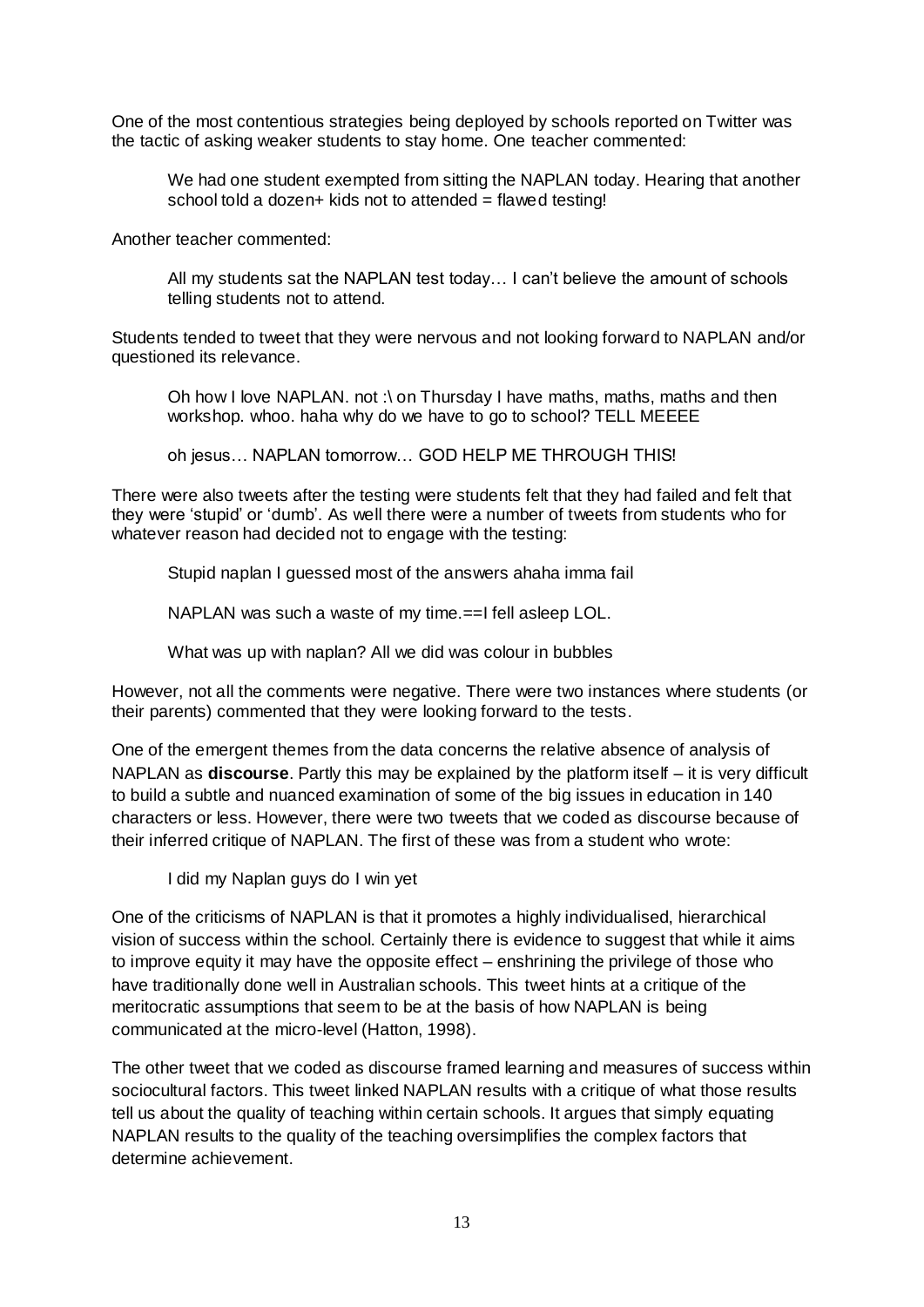Higher NAPLAN results does not mean a school has better teachers. Teachers making the most difference could be in the lower performing school.

In the online newspaper articles and subsequent comments the vision of NAPLAN as **text** was the dominant view. Interestingly, in the online world of Twitter this vision was less powerful. Across the 370+ tweets analysed for this paper, only 14 were coded as text. However, these tweets tended to encapsulate much of the key ideas as outlined previously: the importance of competition, the fear of failing standards in education, that it is an accurate and fair measure of student ability and that students today are not as capable as what they were in the past. As well there continues to be a sense that many want education to be performance managed, not because performance management is worthwhile, but because everyone else has to do it therefore so should those involved in education.

One tweet commented that there was merit to the idea that NAPLAN was useful as a diagnostic to allow schools to intervene where children were falling behind.

Don't discount the naplan completely - it is an excellent indicator if a child is falling behind in certain areas.

Another tweet suggested that there was a deeper motive for the dissatisfaction many expressed in regards to NAPLAN:

If people are scared about NAPLAN and/or staging boycotts, then something is seriously wrong with our education system.

Certainly a significant perspective informing representations of NAPLAN as text is the view that education should adopt more business principles and models in order to improve quality:

Why are teachers so scared of the Naplan tests? Every other business is accountable for performance against KPI's.

Lastly there was the repetitive discourse that young people today where somehow deficient when compared with young people in the past.

NAPLAN causing unnecessary pressure? What pressure?! Honestly, kids getting lazier and lazier. You'll explode when you reach the HSC.

NAPLAN as text feeds into dominant paradigms contesting for the soul of education. These comments suggest that this is a powerful way that education (not just NAPLAN) is being conceptualised in the public domain.

## **Discussion**

It is not usual for education research to use new media such as Twitter to provide data. We acknowledge that as our first attempt there were a number of issues with using Twitter. These included the limitations of the platform itself, 140 characters is not a lot to make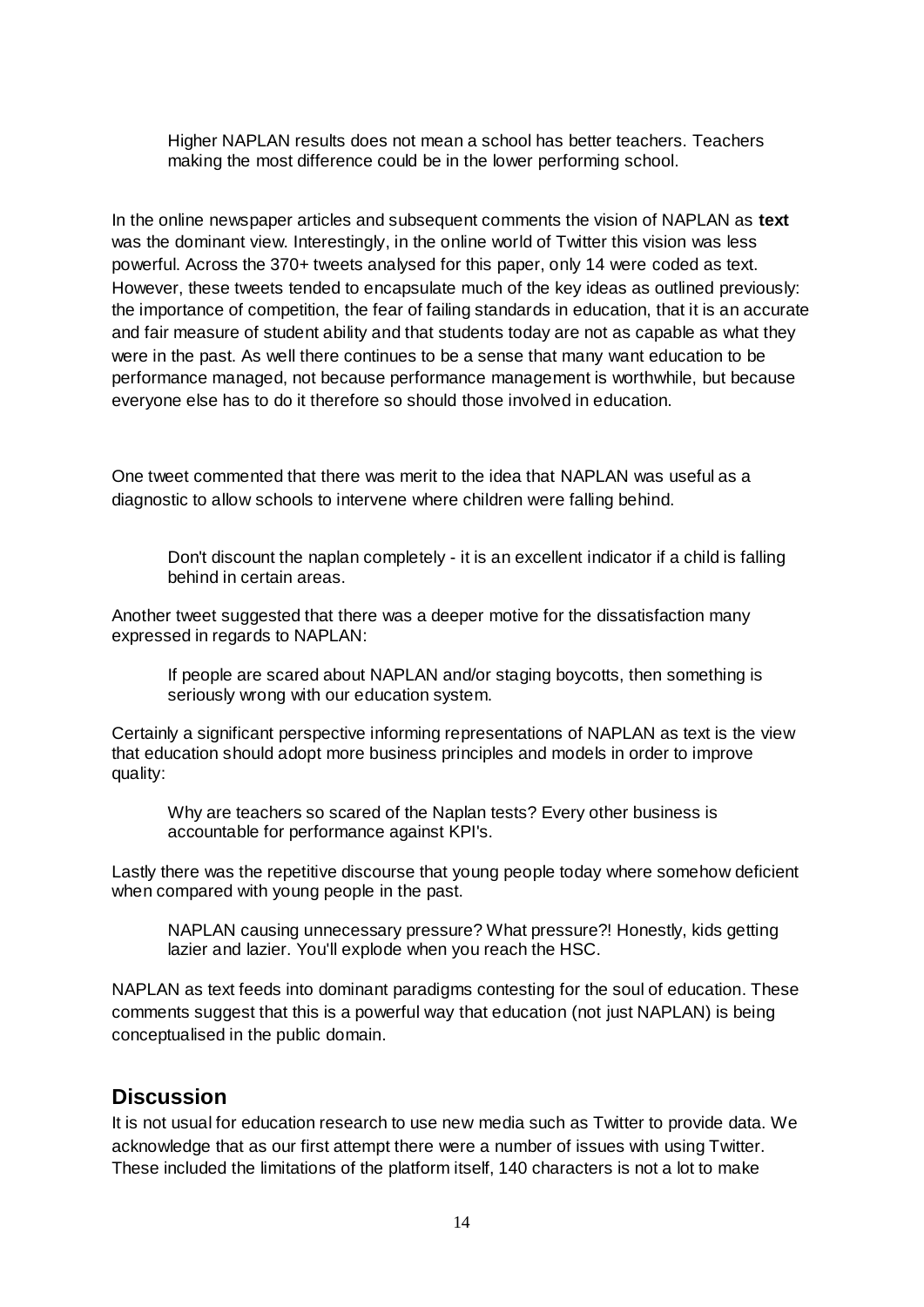complex points. As well, one of our frustrations was the high number of indeterminate responses, many of whom framed their comments as questions rather than statements. Some tweets were so interesting we wanted to follow up with another question as you would in an interview. However, as a raw and largely unperformed medium Twitter gave us the opportunity to gather voluntary, honest and often spontaneous feedback about individual experiences of NAPLAN across Australia. As an open forum this provided a compelling snapshot of how the policy was being played out on the ground at local sites, and gave access to opinions that would not normally have been available. The online articles were themselves very traditional journalistic pieces of writing that placed great emphasis due to the nature of the media on info grabs such as political press releases as evidence by the high level of NAPLAN as text interpretations. What was most interesting was the public comment sections, however different perspectives on NAPLAN seemed to dominate the online articles when compared to those that posted tweets. At the very least the online responses were more polished and conservative – maybe expected give the nature of the media.

It was interesting to see the differing frequency and types of responses the different media generated. The online articles were predominantly coded as text, full of politician and bureaucrat media grabs arguing for NAPLAN as improving accountability, quality and transparency. Much of the implied focus of NAPLAN as text seems to be the role of the teacher; that they are somehow deficient or negligent in teaching literacy and numeracy. The tweets were infinitely more democratic; teacher, parent and student responses far outweighed the professional media grab. Not surprisingly (with the exception of the indeterminate) NAPLAN as effect dominated the tweets. What was also obvious, and concerning, was the lack of traction of NAPLAN as discourse in either forum. While this may be explained by the difficulty of crafting a response in 140 characters, the absence of it in the 22 online articles was astounding.

Ball's "toolkit" approach to policy argues that each of the three layers of policy – text, discourse and effect – are needed to account for the complexity and scope of education policy (Ball, 1994). When these three elements are not informing policy and its analysis we have a series of unconnected conversations. This snapshot data that we have gathered suggests that when Peter Garrett tweets to students wishing them good luck he is not engaging in a two-way reciprocating relationship with the majorly negative responses that are generated. It is very obvious that there were very few tweets that confirm Peter Garret's view of NAPLAN. When the aims and objectives of policy at the macro-level (text) are not being informed by the micro-level experiences and strategies of individuals then the aims of equity and quality will always remain an impossibility. The same is true for NAPLAN as discourse – despite the good work done in both Australia and overseas on standardised education testing, what is most telling is that this remains largely unable to play a part in informing policy debate and therefore policy direction. The exclusion of the academic voice in the public conversation about NAPLAN is an example of this lack of traction. On the one hand it is easy to blame the government for not implementing policy that is informed by evidence. On the other hand it is also true that those voices 'troubling' NAPLAN seem to have had minimal impact on the ways that the public understands the debate, seemingly preferring instead the 'commonsense' understandings found in much mainstream media.

NAPLAN is neither good nor bad. It is a tool, an object, that is used in certain ways to do certain things. The ways that it is used are productive, and what we should be promoting is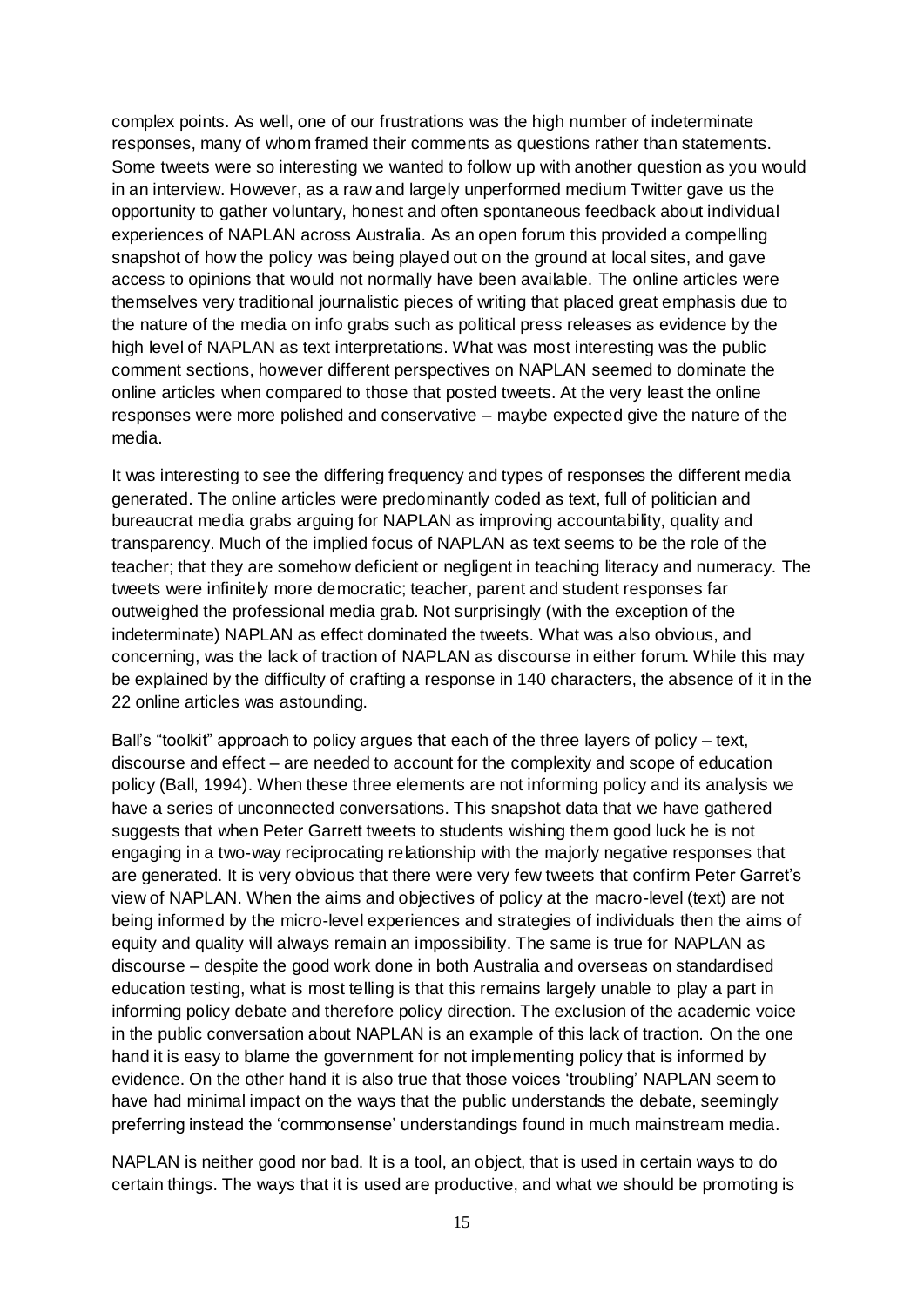connected conversations about what is produced, why (if at all) that which is being produced is necessary or desirable and whether we are happy with the side-effects. Our take in this paper is that the conversations we are having about NAPLAN fail to adequately account for the complexity and scope of aims, analysis and experiences of the policy.

# **Conclusion**

Education policy is a highly complex and contentious undertaking. NAPLAN is a key education policy in Australia that is currently promoting divisive conversations. In this paper we have attempted a strategy suggested by Ball to undertake policy research through examining it as text, discourse and effect. At the same time we wanted to see what conversations were out there – to tap into the ways that people and the media were conceptualising NAPLAN. What we found was a series of unconnected conversations. It appears that everyone is talking about NAPLAN, but most of those conversations are isolated and divisive. Our suggestion to improve education policy in Australia is to promote a series of connected conversations where text, discourse and effect are equally persuasive in outlining policy direction and, importantly, measuring whether what is produced as a result meets the needs of the wider society.

# **References**

*Alexa*. (2011). Retrieved June 20, 2011, from Alexa: The Web Information Company: http://www.alexa.com/siteinfo/twitter.com

Ball, S. (1994). *Education Reform: A Critical and Post-structural Approach.* Buckingham: Open University Press.

Ball, S. (2008). *The Education Debate.* Bristol: The Policy Press.

Barksdale-Ladd, M. A., & Thomas, K. F. (2000). What's at Stake in High-Stakes testing: Teachers and Parents Speak Out. *Journal of teacher Education, 51* (5), 384-397.

Barrett, R., & Minus, J. (2010, May 12th). *Students 'told to stay home' from NAPLAN tests.* Retrieved August 1st, 2010, from The Australian: http://www.theaustralian.com.au

Barry, E. (2011, May 4). Geelong East Primary urged parents to keep boy from NAPLAN tests. *Herald Sun* .

Burnard, P., & White, J. (2008). Creativity and Performativity: Counterpoints in British and Australian Education. *British Educational Research Journal, 34* (5), 667-682.

Chilcott, T. (2011, May 9). As students prepare to sit tests, debate rages on the benefits of NAPLAN. *Courier Mail*.

Coorey, P. (2010, January 26th). *Tell off decicient teachers: Gillard.* Retrieved September 1st, 2010, from The Sydney Morning Herald: http://www.smh.com.au

Dillon, J. (2011b, May 9). NAPLAN slammed as 'napalm'. *Daily Telegraph*.

Dillon, J. (2011a, May 20). Results backlash - officials condemn NAPLAN abuse. *Daily Telegraph*.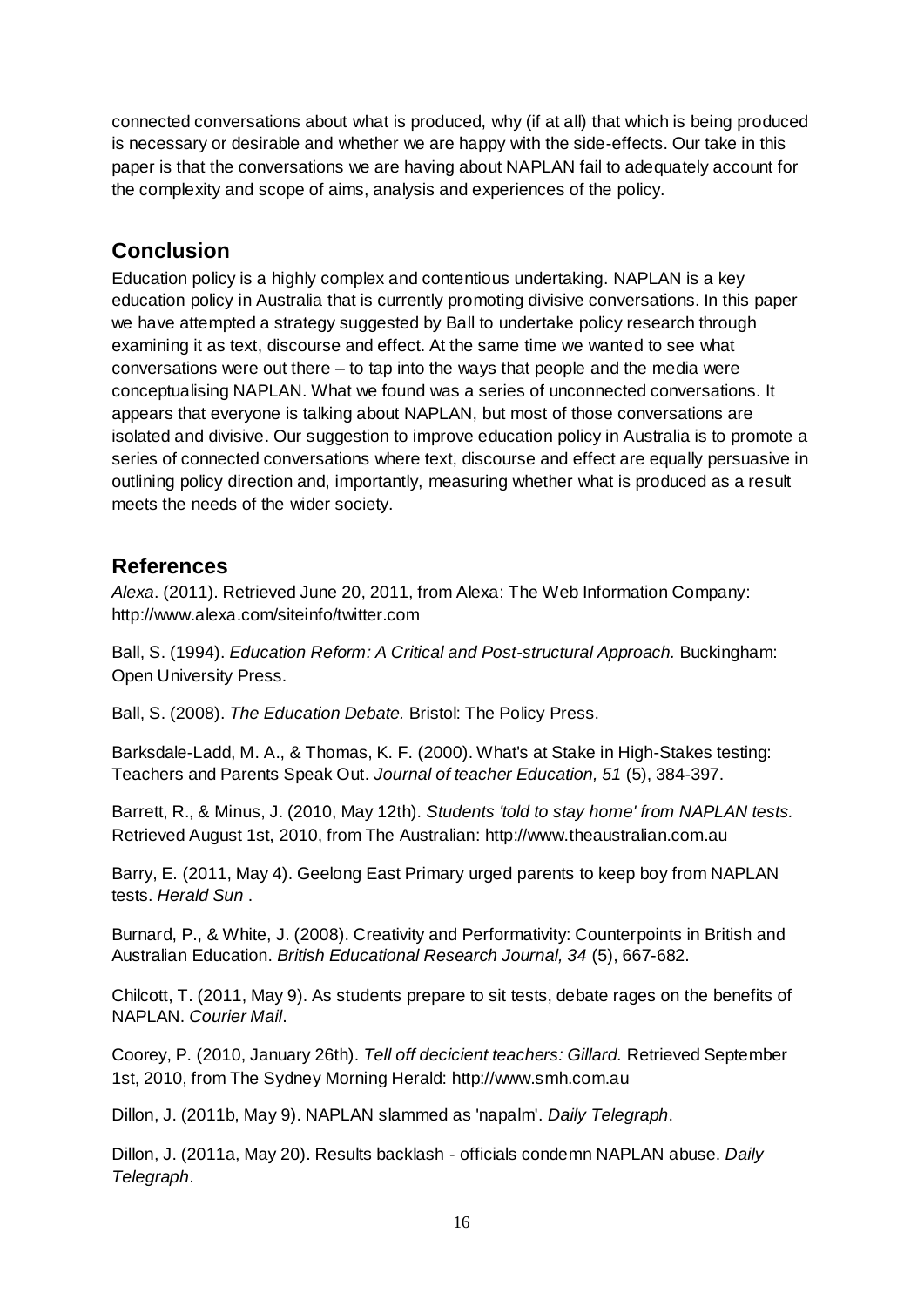Dunleavy, P., & O'Leary, B. (1987). *Theories of the State.* London: Sage Publications.

*Google Analytics - AdPlanner*. (2011). Retrieved June 20, 2011, from Google: https://www.google.com/accounts/ServiceLogin?service=branding&ltmpl=adplanner&continu e=https%3A//www.google.com/adplanner/%3Fpli%3D1

*Google Realtime*. (2011, June 16). Retrieved June 16, 2011, from Google: http://www.google.com.au/search?q=naplan&hl=en&client=firefoxa&hs=foV&rls=org.mozilla:en-US:official&prmd=ivns&source=lnms&ei=ofD\_TeyHNIrXrQfOpMCODQ&sa=X&oi=mode\_link &ct=mode&cd=9&ved=0CCUQ\_AUoCA&prmdo=1&tbm=mbl&tbs=mbl\_hs:1293811200,mbl\_

he:1325347199&ba

Harlen, W. (2004). *A systematic review of the evidence of the impact on students, teachers and the curriculum of the process of using assessment by teachers for summative purposes.* London: EPPI-Centre, Social Sciences Reseacrh Unit, Institute of Education.

Harrison, D. (2010, June 11th). *Principals 'face sack' over test results.* Retrieved August 1st, 2010, from The Age: http://www.theage.com.au

Harvy, B. (2011, May 14). Why the NAPLAN test is really a shame. *The Advertiser*.

Hattam, R., Prosser, B., & Brady, K. (2009). Revolution or backlash? The mediatisation of education policy in Australia. *Critical Studies in Education, 50* (2), 159 — 172.

Hatton, E. (1998). Social and Cultural Influences on Teaching. In E. Hatton (Ed), *Understanding Teaching: Curriculum and the Social Context of Schooling.* Marrickville: Harcourt Brace and Co.

Howells, M. (2010, May 13th). *Teacher caught cheating on NAPLAN test.* Retrieved July 1st, 2010, from ABC: http://www.abc.net.au

Hurch, D. (2008). *High-Stakes Testing and the Decline of Teaching and Learning.* Lanham, Maryland: Rowman & Littleman Publishers.

Labarre, D. F. (2007). *Education, Markets and the Common Good.* Abingdon: Routledge.

Lingard, B., & Rawolle, S. (2004). Mediatizing educational policy: the journalistic field, science policy,and cross-field effects. *Journal of Education Policy, 19* (3), 361-380.

Lumby, J. (2009). Performativity and Identity: Mechanisms of Exclusion. *Journal of Educational Policy, 24* (3), 353-369.

MCEETYA. (2009). *Assessing Student Achievement in Australia in 2009: Information for parents and the community.* Retrieved March 5, 2011, from Ministerial Council on Education, Employment, Training and Youth Affairs:

http://www.mceecdya.edu.au/verve/\_resources/AssessingStudentAchievement2009Brochur e.pdf

McGaw, B. (2010, August Tuesday 24th). Driving education reform with curriculum reform and accountability. *Banksia Lecture*. Perth: Murdoch University.